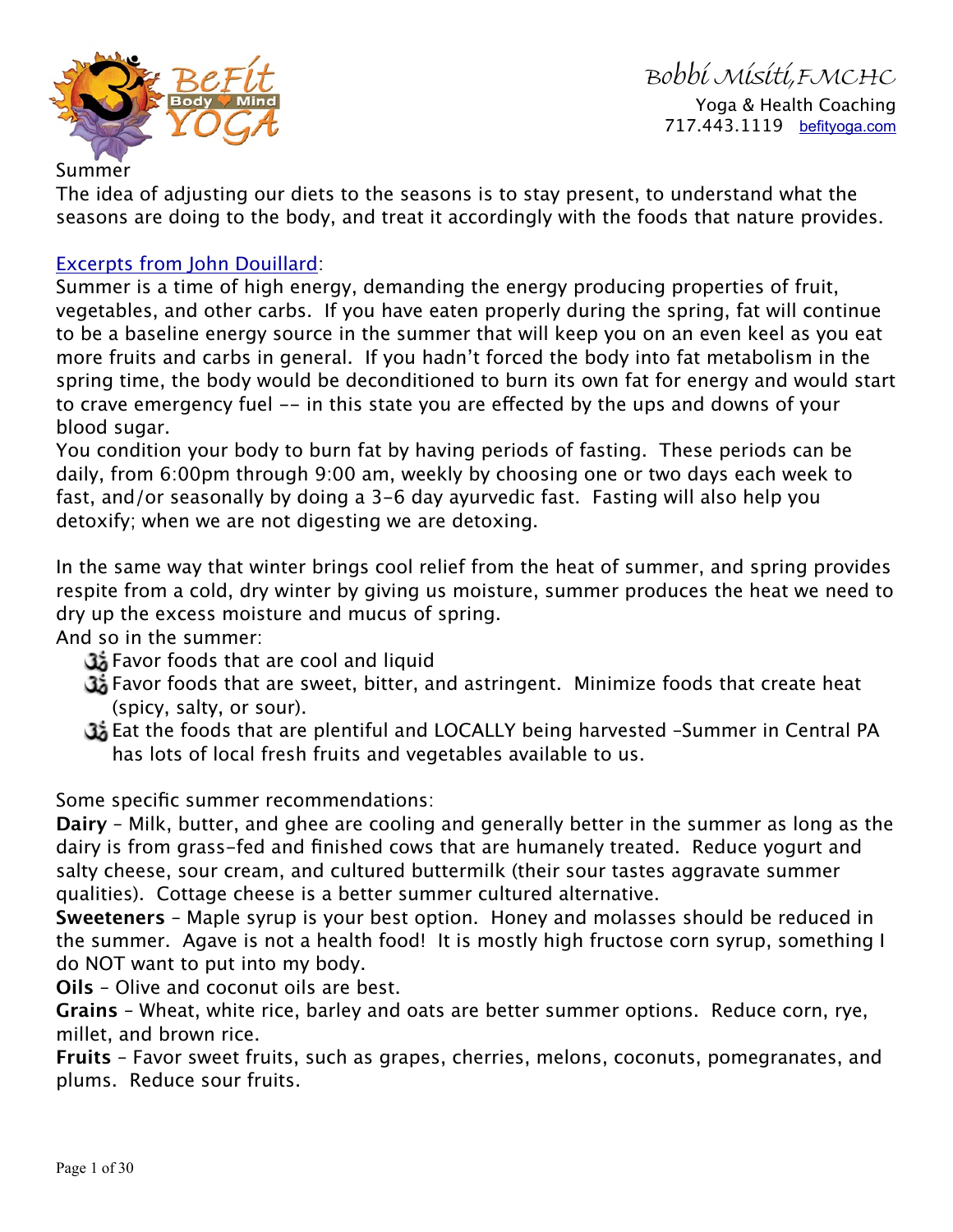## Bobbi Misiti,FMCHC



Yoga & Health Coaching 717.443.1119 [befityoga.com](http://befityoga.com)

**Vegetables** – Favor cucumbers, sweet peppers, green leafy lettuce and vegetables, broccoli, cauliflower, celery, okra, beans, green beans, zucchini. Reduce hot peppers, tomatoes, carrots, beets, onions, garlic, radishes, and spinach.

**Spices** – Coriander, mint, cardamom, and fennel are great. The following spices increase heat and need to be used only in small amounts: ginger, cumin, black pepper, clove, fenugreek, and salt. Chili peppers and cayenne should be avoided.

What you eat now in these warm summer months can protect you from colds and flus in the fall and winter. If you want to avoid a bad week of coughing and a stuffy nose in the near future, below are some tips that will help you feel more energized, lean and clear for the year.

Eating more of these foods will also help your skin look radiant and you will have less cravings for foods that don't make you feel good.

Top Summer Detox Foods and advice to prevent illness year round:

- 1. Eat dark leafy green vegetables every day, such as salads, micro greens, sprouts or steamed kale. Pile greens into your wraps and sandwiches, your burritos and even in your smoothies (try spinach or romaine).
- 2. Enjoy decadent amounts of berries, such as strawberries, raspberries and blueberries.
- 3. Drink copious amounts of plain water to stay hydrated.
- 4. VITAMIN D! Vitamin D is now known to provide us with radiant health and disease/ cancer prevention. Your best source of Vitamin D is sunshine :) We store Vitamin D in our fat cells so we have a supply for the winter months when the sun is not strong enough to provide us with vitamin D. It is important during the summer months to get outside! Fill your body with stores of Vitamin D to last you all winter long (you can always supplement with a trip to Maui in the winter as well ;)

When you eat light, juicy seasonal summer foods, the intestinal mucosa in your digestive system will stay clear and healthy. Remember, in nature it is not about avoiding certain foods. It is about eating more of the good ones.

A note on FRUIT; fruit has many beneficial nutrients -- so we want to include it in our diet. Many nutritionists are now cautioning against eating too much fruit due to the fructose content (fruit sugars). You do want to some seasonal fruit though! Fruits do provide us with nutrients we need for the season. Here are two tips to help you get more nutrition and less sugars from your fruit:

- Buy smaller fruit. With all our engineering of food, producers have gotten good at making larger fruit. The larger fruit increases the sugar but decreases the skin surface (many of your best nutrients are in the skin). We don't need another super size anything. Pick out smaller fruits and enjoy more nutrition and less sugar with each bit.
- Eat fruit alone (breakfast is a good time for fruit). Fruit sugars digest diferently than glucose. Fructose has to go to the liver to be processed before we can digest it,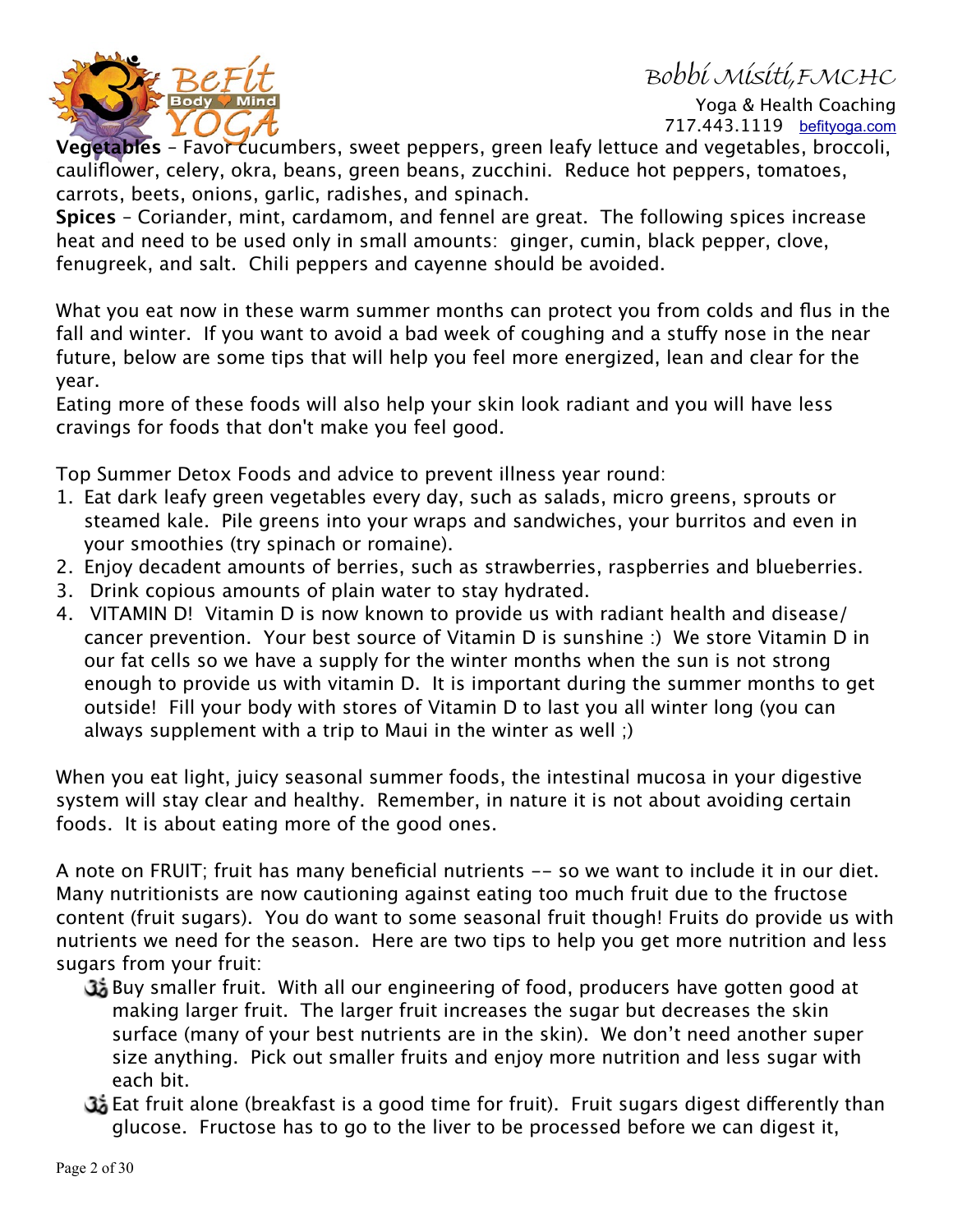## Bobbi Misiti,FMCHC



Yoga & Health Coaching 717.443.1119 [befityoga.com](http://befityoga.com)

combining other foods with fruits make digestion harder. Fruit sugar will not be quickly used as fuel for the body if it is ingested with other energy sources like carbohydrates. The body will quickly burn the carbs and do its best to store the fructose as fat as part of our survival genetics. Ayurveda suggests fruit be eaten alone, in which case if the fructose is the meal's only nutritional source, it will be used as a fuel and energy supply instead of being stored fat.

Other Summer Tips:

To Stay Cool, Calm and Hydrated

- Sip cool or room temperature water with mint leaves or cucumber slices in it or drink coconut water to keep cool and hydrated.
- Drink herbal teas such as mint or hibiscus.

Daily Routines (Dinacharya) for Summer:

- Self massage with coconut oil
- When resting lie on your right side, as this will promote breathing through your left nostril which is cooling
- Avoid excessive activity during midday heat as it can be draining.

Signs of Excess Pitta During Summer:

- Irritability and impatience, heartburn, acid reflux, stomach ulcers, sensitivity to heat, lethargy, sarcasm, skin rashes, boils, acne, low blood sugar, difficulty falling asleep.
- If you experience some of these signs follow the above guidelines and the summer menus more closely or consult with an Ayurvedic Dr. (My Ayurvedic Dr. in Allentown Dr. Shekhar Annambhotla [www.ojas.us](http://www.ojas.us), 484/347-6110, doctorshekhar@gmail.com)